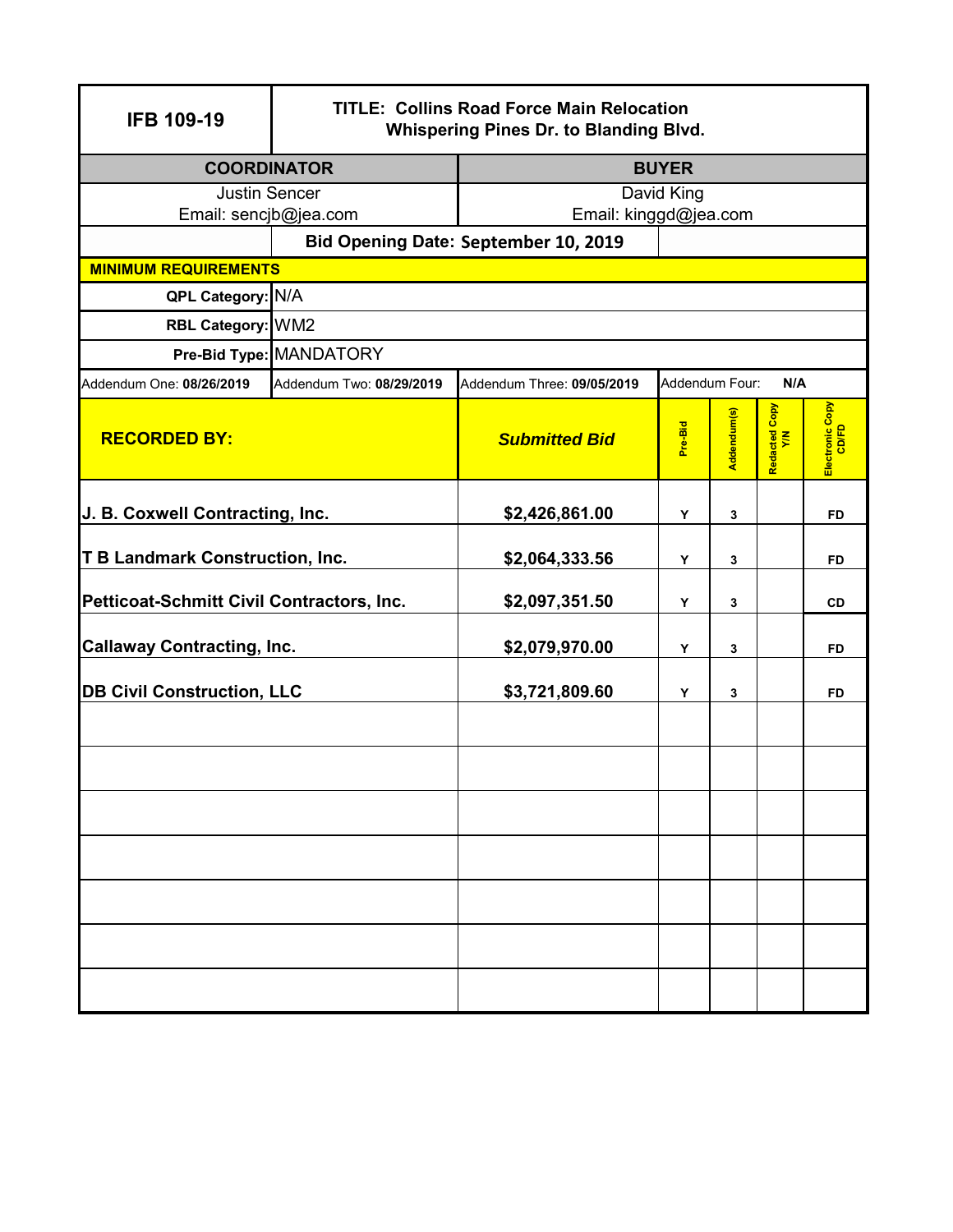| <b>TABULATION FORM</b>                                                                              |                                        |                                                   |                                 |                           |  |
|-----------------------------------------------------------------------------------------------------|----------------------------------------|---------------------------------------------------|---------------------------------|---------------------------|--|
| Type and Number: ITN 114-19                                                                         | <b>TITLE: Matting Services for JEA</b> |                                                   |                                 |                           |  |
| Opening Date: 9/10/19                                                                               | RBL/QPL Cat: N/A                       | ADV: 8/13/19                                      | JSEB: Optional                  | <b>SAFETY: Yes</b>        |  |
| Pre-Meeting Date: 8/20/19                                                                           | Pre-Meeting Mandatory or Optional:     | Category Manager: Lisa Pleasants - pleall@jea.com |                                 |                           |  |
| Pre-Meeting Time: 9:00 a.m.                                                                         | <b>OPTIONAL</b>                        | Buyer: Rodney Lovgren - lovgrd@jea.com            |                                 |                           |  |
| Location: JEA Customer Center, 1st Floor, Room 002, 21 W. Church Street.,<br>Jacksonville, FL 32202 |                                        | Coordinator: Garry Moore - moorgl@jea.com         |                                 |                           |  |
| Teleconference: / Passcode: N/A                                                                     | NTP:                                   |                                                   | <b>Award Date:</b>              |                           |  |
| Adden 1: 8/23/19                                                                                    | Adden 2:                               | Adden 3:                                          | Adden 4:                        | Adden 5:                  |  |
| Adden 6:                                                                                            | Adden 7:                               | Adden 8:                                          | Adden 9:                        | Adden 10:                 |  |
| <b>COMPANY NAME</b>                                                                                 | <b>SUBMITTED BID</b>                   | <b>PRE-MEETING</b><br><b>ATTENDANCE</b>           | <b>ADDENDUM</b><br>ACKNOWLEDGED | <b>ELECTRONIC VERSION</b> |  |
| Sunbelt Rentals, Inc.                                                                               | <b>Received</b>                        | Υ                                                 | $\mathbf{1}$                    | <b>FD</b>                 |  |
| Phillip's & Jordan, Inc.                                                                            | Received                               | Υ                                                 | $\mathbf{1}$                    | None                      |  |
|                                                                                                     |                                        |                                                   |                                 |                           |  |
|                                                                                                     |                                        |                                                   |                                 |                           |  |
|                                                                                                     |                                        |                                                   |                                 |                           |  |
|                                                                                                     |                                        |                                                   |                                 |                           |  |
|                                                                                                     |                                        |                                                   |                                 |                           |  |
|                                                                                                     |                                        |                                                   |                                 |                           |  |
|                                                                                                     |                                        |                                                   |                                 |                           |  |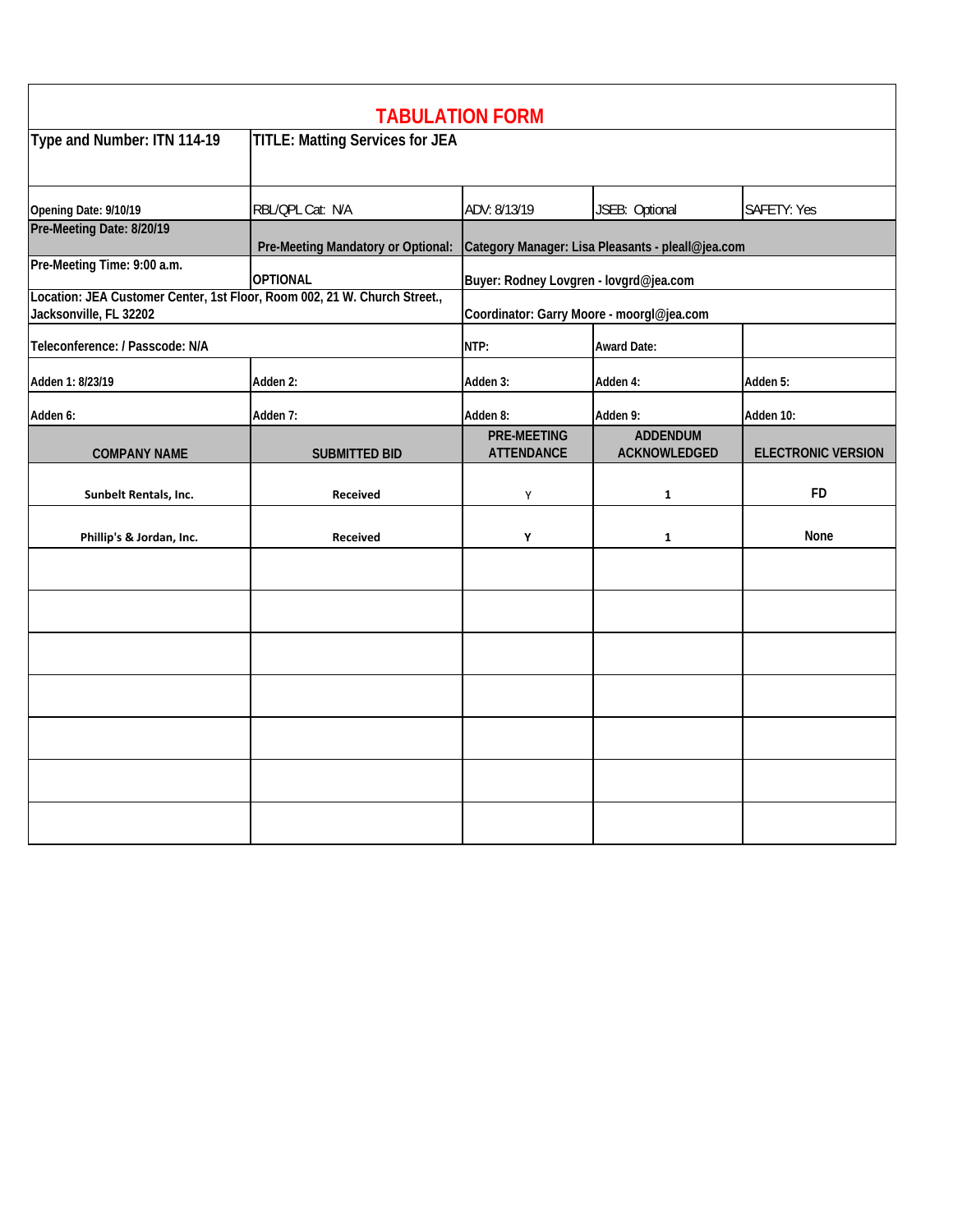| <b>RFP 120-19</b>                        | <b>TITLE: Construction Services for the</b><br><b>Riverview Phase II Water Main</b> |                        |                |             |                      |                          |  |
|------------------------------------------|-------------------------------------------------------------------------------------|------------------------|----------------|-------------|----------------------|--------------------------|--|
| <b>COORDINATOR</b>                       |                                                                                     | <b>BUYER</b>           |                |             |                      |                          |  |
| Maria Betancur & Brian Gaines            |                                                                                     | <b>Daniel Kruck</b>    |                |             |                      |                          |  |
| Email: betama@jea.com gainba@jea.com     |                                                                                     | Email: krucdr@jea.com  |                |             |                      |                          |  |
|                                          | Bid Opening Date: September 10, 2019                                                |                        |                |             |                      |                          |  |
| <b>MINIMUM REQUIREMENTS</b>              |                                                                                     |                        |                |             |                      |                          |  |
| QPL Category: N/A                        |                                                                                     |                        |                |             |                      |                          |  |
| RBL Category: WM2                        |                                                                                     |                        |                |             |                      |                          |  |
| Pre-Bid Type: OPTIONAL                   |                                                                                     |                        |                |             |                      |                          |  |
| Addendum One: 08/30/2019                 | Addendum Two:<br>N/A                                                                | Addendum Three:<br>N/A | Addendum Four: |             | N/A                  |                          |  |
| <b>RECORDED BY:</b>                      |                                                                                     | <b>Submitted Bid</b>   | Pre-Bid        | Addendum(s) | Redacted Copy<br>Y/N | Electronic Copy<br>CD/FD |  |
| <b>United Brothers Development Corp.</b> |                                                                                     | <b>Received</b>        | Y              | 1           |                      | <b>CD</b>                |  |
| J. B. Coxwell Contracting, Inc.          |                                                                                     | <b>Received</b>        | Y              | 1           |                      | <b>FD</b>                |  |
| <b>T B Landmark Construction, Inc.</b>   |                                                                                     | <b>Received</b>        | Y              | 1           |                      | <b>FD</b>                |  |
| JAX Underground Utilities, Inc.          |                                                                                     | <b>Received</b>        | Y              | 1           |                      | <b>FD</b>                |  |
| <b>D B Civil Construction, LLC</b>       |                                                                                     | <b>Received</b>        | Y              | 1           |                      | <b>FD</b>                |  |
|                                          |                                                                                     |                        |                |             |                      |                          |  |
|                                          |                                                                                     |                        |                |             |                      |                          |  |
|                                          |                                                                                     |                        |                |             |                      |                          |  |
|                                          |                                                                                     |                        |                |             |                      |                          |  |
|                                          |                                                                                     |                        |                |             |                      |                          |  |
|                                          |                                                                                     |                        |                |             |                      |                          |  |
|                                          |                                                                                     |                        |                |             |                      |                          |  |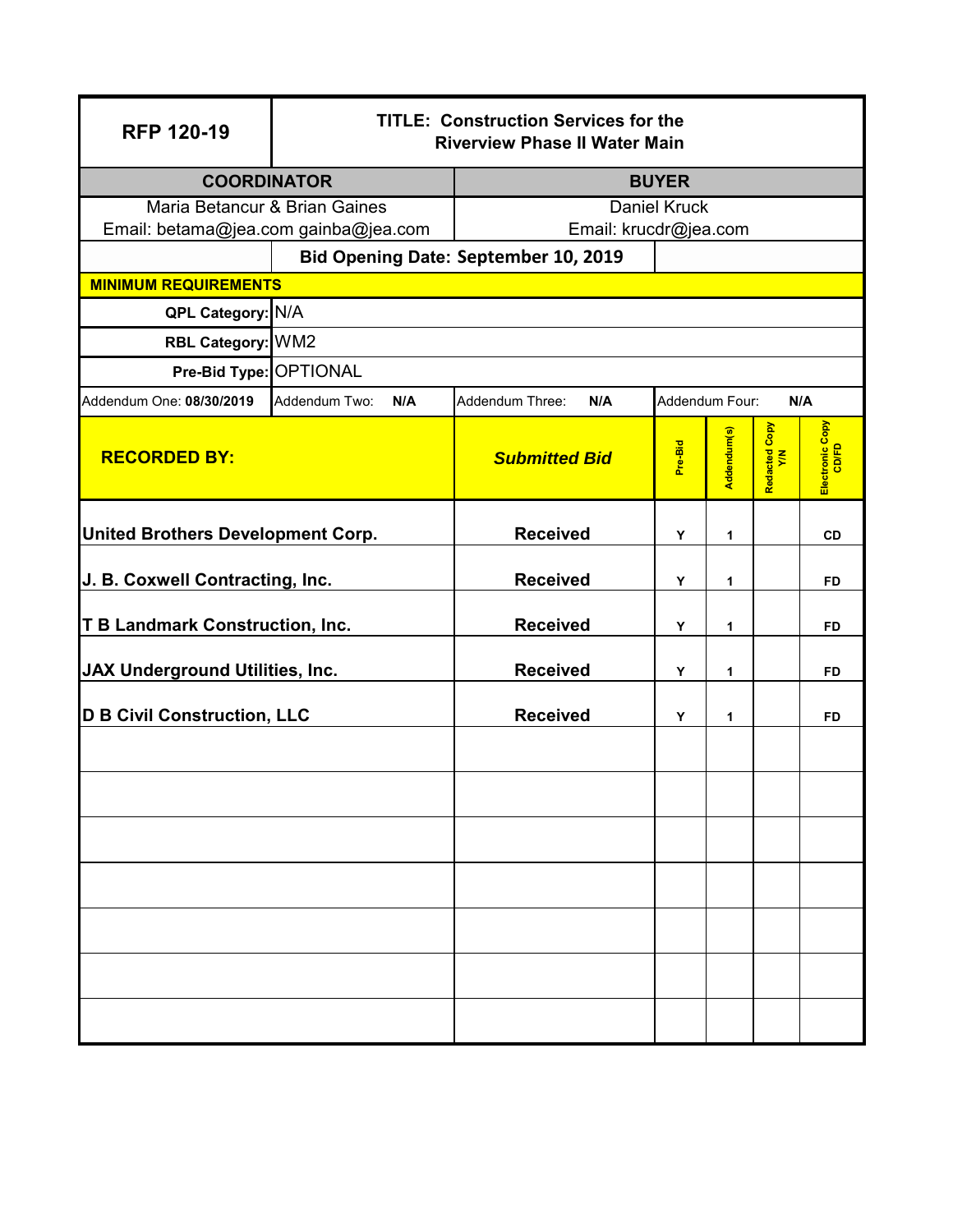| <b>SAFETY: Yes</b><br>Category Manager: Lisa Pleasants - pleall@jea.com<br>Coordinator: Clyde Read - readce@jea.com; Kendrick Taylor - taylkl@jea.com<br>Adden 5:<br>Adden 10:<br><b>ELECTRONIC VERSION</b> |
|-------------------------------------------------------------------------------------------------------------------------------------------------------------------------------------------------------------|
|                                                                                                                                                                                                             |
|                                                                                                                                                                                                             |
|                                                                                                                                                                                                             |
|                                                                                                                                                                                                             |
|                                                                                                                                                                                                             |
|                                                                                                                                                                                                             |
|                                                                                                                                                                                                             |
|                                                                                                                                                                                                             |
| <b>FD</b>                                                                                                                                                                                                   |
| <b>FD</b>                                                                                                                                                                                                   |
| <b>FD</b>                                                                                                                                                                                                   |
| <b>FD</b>                                                                                                                                                                                                   |
|                                                                                                                                                                                                             |
|                                                                                                                                                                                                             |
|                                                                                                                                                                                                             |
|                                                                                                                                                                                                             |
|                                                                                                                                                                                                             |
|                                                                                                                                                                                                             |